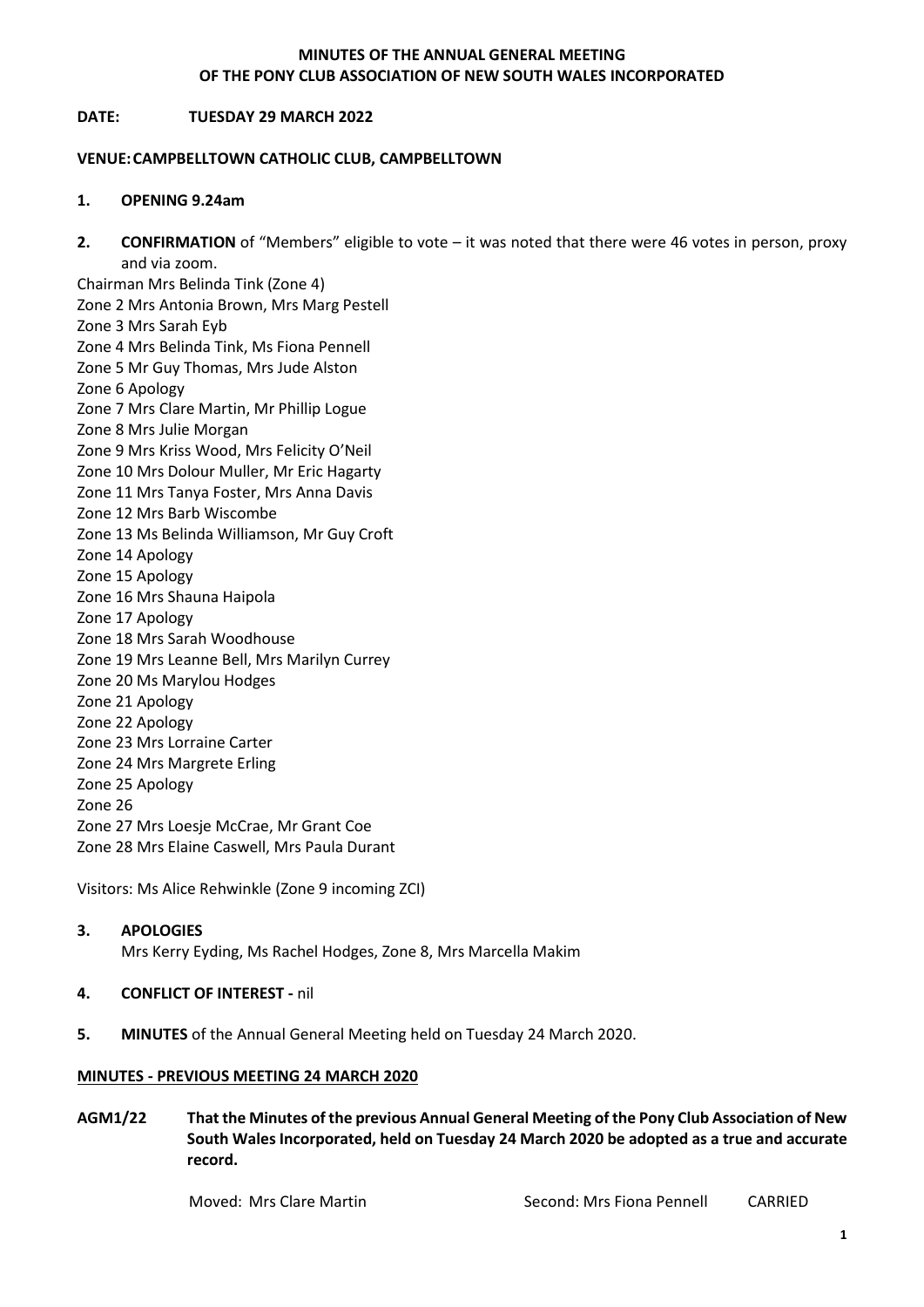## **6. BUSINESS ARISING**

Mrs K Wood raised the affiliation fee/annual subscription of \$50 – to be discussed in section 11.

#### **7. REPORTS**

#### **ANNUAL REPORT - MRS BELINDA TINK** on behalf of Executive

It has been a crazy year – resignation of the President, massive effects of Covid, majority of the Executive have resigned, lots of changes, looking forward to a new 2022 and putting 2021 behind us.

**FINANCIAL REPORT - MRS BELINDA TINK –** as per the report circulated and will be on the Associations website. Many factors to the report, summary – 2021 fees increased, State Camp saw a \$15k loss, State Dressage cancellation saw loss of fixed fees there however would have been larger loss if the event went ahead. The year saw an increase in training costs with more Regional Schools, Nationals training days and Nationals Hub. Opportunity to save some costs – eg adjusting printing on the ribbons so can be reused if a championship is postponed or cancelled. Appreciative of the Ranvet sponsorship.

Association received a number of grants, Jobkeeper during Covid, Jobsaver, Grass Roots grants to all eligible clubs. Increase in insurance costs, increase in staff while EO on leave.

#### **AGM2/22 That the Financial Report, be adopted.**

| Moved: Mrs Elaine Caswell | Second: Mrs Felicity O'Neill | <b>CARRIED</b> |
|---------------------------|------------------------------|----------------|
|                           |                              |                |

#### **8. ELECTION OF AN AUDITOR**

#### **ELECTION OF THE AUDITOR**

#### **AGM3/22 That the Auditors McCarthy Salkeld be re-appointed as auditors for 2022.**

| Moved: Ms Fiona Pennell | Second: Mrs Leanne Bell | <b>CARRIED</b> |
|-------------------------|-------------------------|----------------|
|                         |                         |                |

#### **9. AUTHORISATION OF SIGNATORIES FOR ANNUAL STATEMENT**

**AGM4/22 That the State President and the State Treasurer be authorised to sign the Annual Statement on behalf of Pony Club Association NSW Inc.**

Moved: Mrs Elaine Caswell Second: Ms Fiona Pennell CARRIED

#### **10. CONFIRMATION OF PUBLIC OFFICER**

#### **AGM5/22 That the President when elected be confirmed as the Public Officer.**

| Moved: Mrs Clare Martin | Second: Ms Fiona Pennell | <b>CARRIED</b> |
|-------------------------|--------------------------|----------------|
|                         |                          |                |

#### **11. CLUB ANNUAL SUBSCRIPTION FEES -** Fixation for 2023

As per Clause 6.1.2 iv) of the State Constitution and Clause 29.1

- iv) to determine the Annual Subscription for the year to commence on the first day of January in the year following the Annual Meeting; *(but note 29.4 Subscriptions)*
- 29.1 Every Club affiliated with the Association shall pay an annual subscription of such sum as the Association on the first day of January in each year and shall be forwarded with completed Affiliation Forms and such other documents which may be required by the by-laws or rules of the Association to the Secretary of the Association (with a copy to the Zone Secretary) at such times as may be prescribed from time to time by the Executive and notified to Clubs.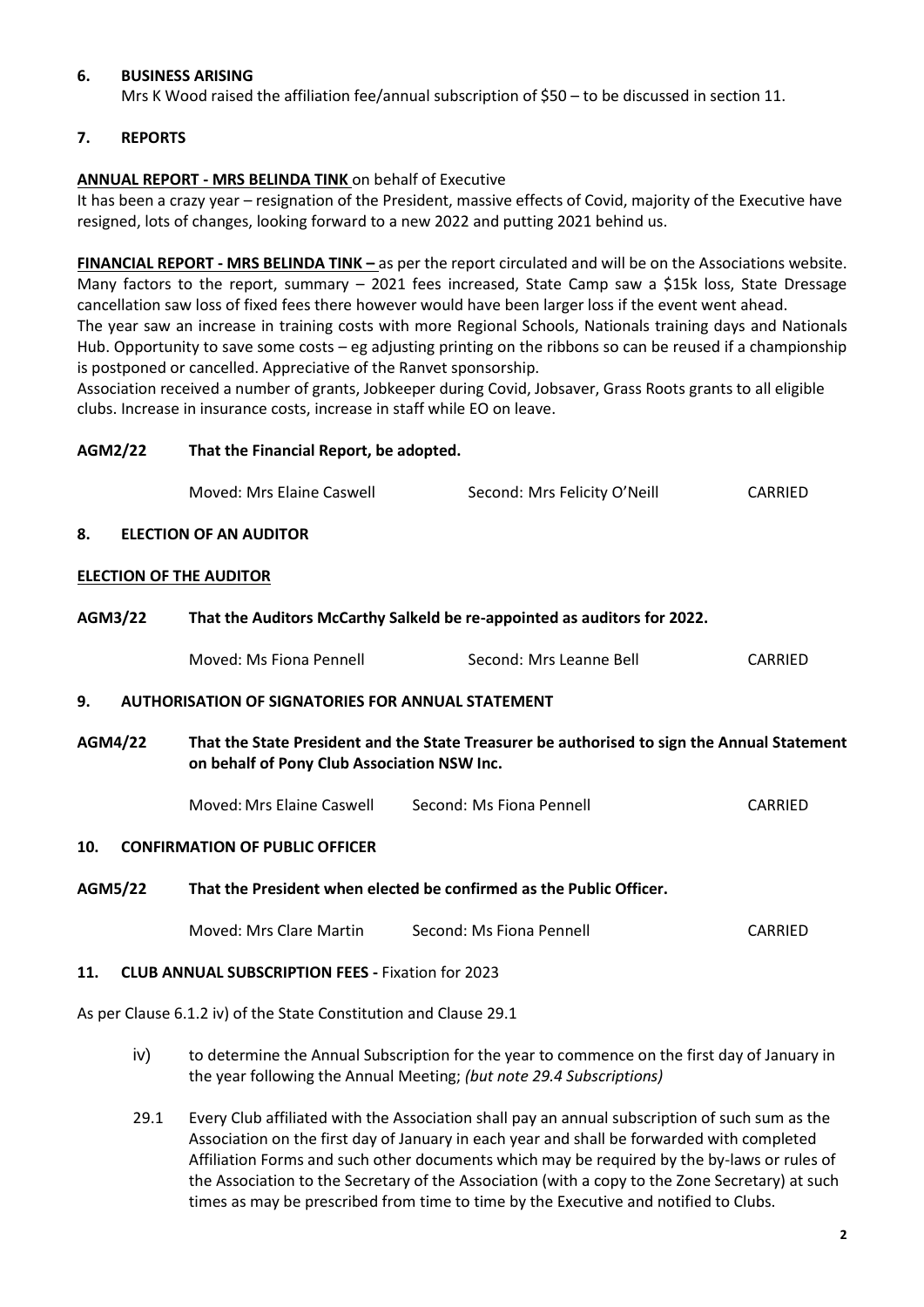- Concern for financial burden of small clubs vs large clubs
- Is this double dipping? Members already pay State Affiliation fee
- With the introduction of JustGo, clubs now have additional fees for JustGo subscription especially for those clubs using the Premium JustGo subscription to enable full access. There is always the option to use external event management programs such as Nominate or Global Entries however membership check not an inclusion with these. JustGo annual fee discussion to be carried over to next meeting for decision on 2023. Zone 9 intend to put in motion for next meeting in July.

# **12. 2023 DATES**

State Camp 8-13th January 2023

Tetrathlon and Formal Gymkhana Championship 3-5 March 2023 ZCI, AGM and Council Meetings 27 - 28 March 2023 Sporting, Campdraft, Team Penning Championships 15 -16 April 2023 One Day Event & Combined Training Championships 6 - 7 May 2023 Jumping Equitation Championship 20-21 May 2023 Showjumping Championship 8 - 9 July 2023 ZCI and Council Meetings 31 July & 1 August 2023 Mounted Games and Team Sporting Championships 17- 18 or 24 – 25 September 2023 Pony Club Australia Nationals 26-30 September 2023 TBC Showriding Championships 21 – 22 October 2023 Dressage Championships – dates to be confirmed ZCI and Council Meetings 27-28 November 2023

## **13. LIFE MEMBERSHIP NOMINATION.**

nil

**14. NOTIFICATION (in line with Clause 8.2 of the Constitution)** of nominated Zone Councillors for 2022 - no list available

# **15. CLOSE OF MEETING**

There being no further business the meeting was closed at 9.58am.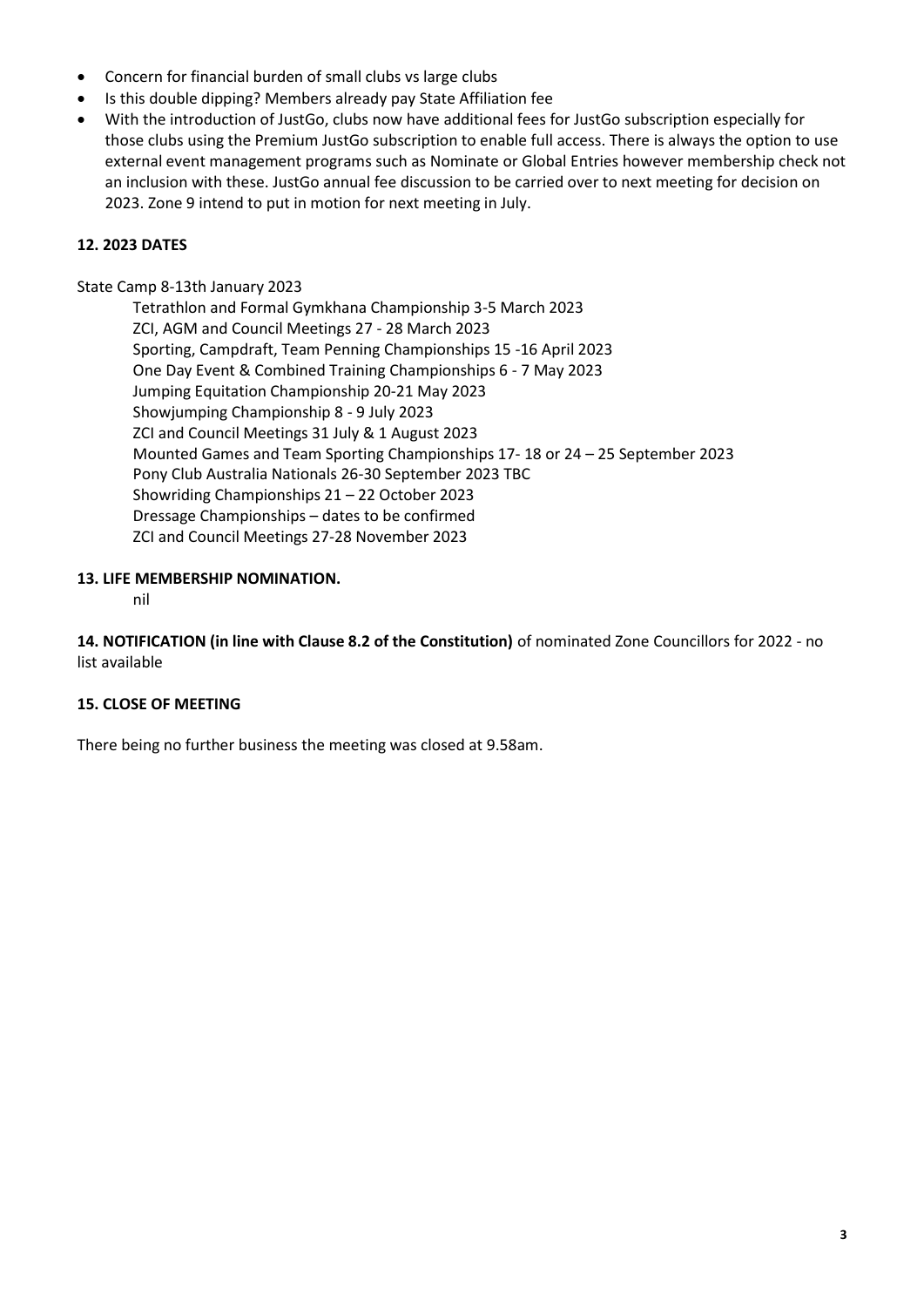# **MINUTES OF THE STATE COUNCIL MEETING OF THE PONY CLUB ASSOCIATION OF NEW SOUTH WALES INCORPORATED**

Date: **th March 2022**

**VENUE: Campbelltown Catholic Club**

## **1. OPENING AND APOLOGIES**

As per AGM list.

# **2. CONFLICT OF INTEREST –** none

**3. MINUTES** of Council Meeting held November 28<sup>th</sup>, 2021.

## **4. CONFIRMATION OF ABOVE MINUTES**

## **That the minutes of the previous meeting dated 28th November 2021 be adopted as true and accurate**

Moved: Mrs Clare Martin Seconded: Ms Fiona Pennell CARRIED

- **5. BUSINESS ARISING** out of the above Minutes (other than referred to elsewhere in the agenda)
	- Update on progress of new instructors scheme, books at printers and Jane gave update at ZCI meeting
	- Pony Club Strategic Plan Update move to next meeting.

## **6. REPORTS**

- I. President Reports Nil received. 2021 President had stepped down
- II. Executive Recommendations

a – Ratification of the National Gear Rules.

Queries raised by the floor – why should we adopt? Was there a process and consultation, background needed? Lots of discussion on rules, initially to be for National Championships due to different rules around the country but now relating to all states. Rules need to be corrected so that they are correct when at National level. Zone 13 moved to not ratify gear rules as presented.

Moved: Mrs Felicity O'Neill Seconded: Mrs Julie Morgan RULES TO GO BACK TO EXECUTIVE

b – Ratification of Minimum Medical Service Guidelines

Querying of why - Wording states PCA activities regarding National but then includes rallies. Financially unviable. Moved to not ratify proposed Minimum Medical Service Guidelines

Moved: Mrs Antonia Brown Seconded: Mrs Kriss Wood MEDICAL GUIDELINES NOT RATIFIED

- III. Treasurer's Report Mrs Belinda Tink as circulated at AGM.
- IV. Chairman Of Chief Instructors Committee Report Mrs Sarah Woodhouse as circulated at ZCI meeting
- V. Recommendations From the Zone Chief Instructors Meeting no recommendations
- VI. Junior Committee Report written by Sharne Haskins– as circulated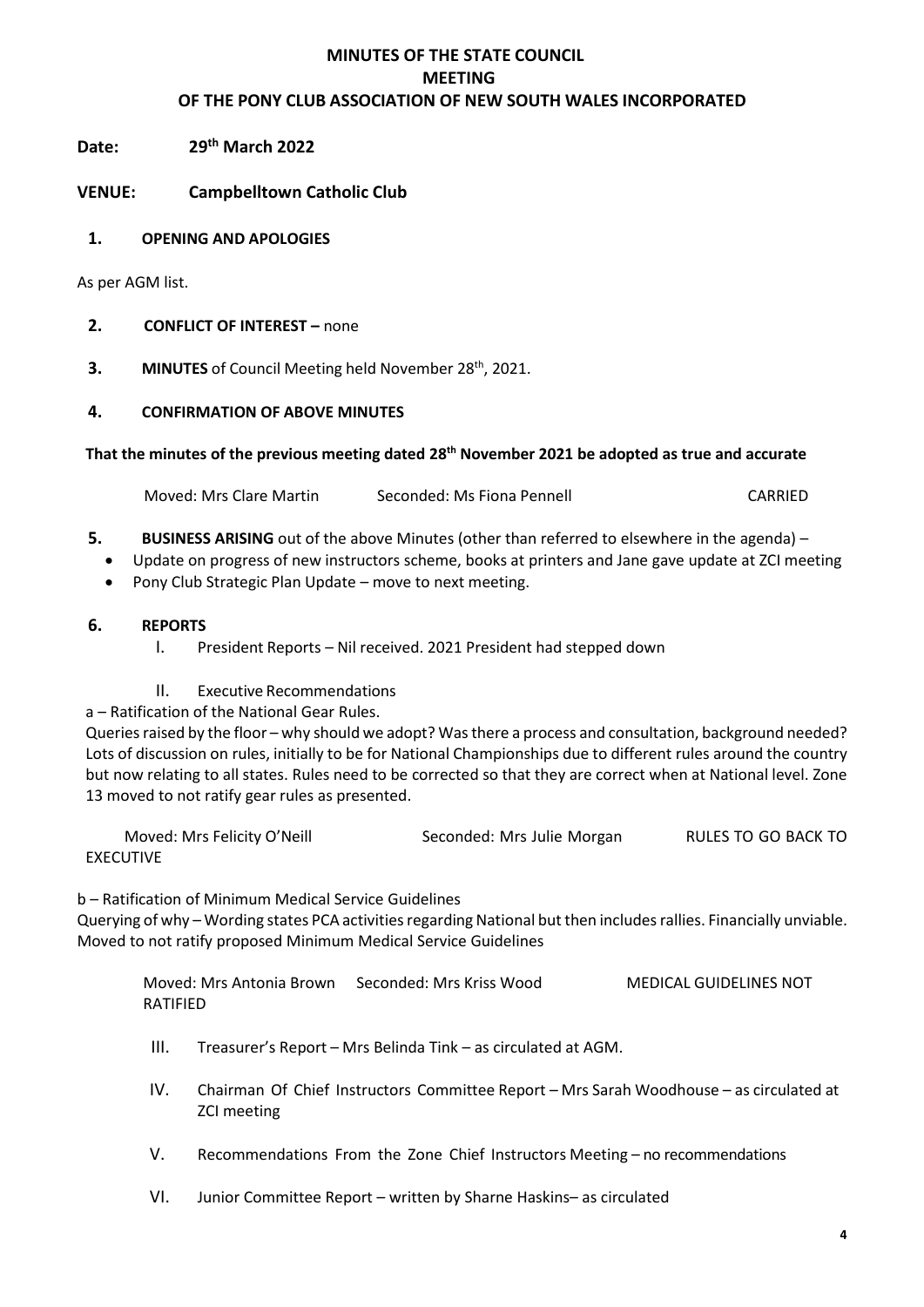VII. PCA NSW Office Update – Mrs Elysha Sargent – as circulated

Elysha Sargent updated movements of the office. Queried on appointment of HR Focus and cost, Mrs Belinda Tink advised \$8000. Just Go having many teething issues however now Office Staff getting a handle on it and more prepared to help members or clubs. State events being capably managed by Executive in interim due to absence of staff however Office is prepared to step in now since changeover period. Encourage clubs or zones to ask for help, some issues with phone system but constantly checking messages.

# VIII. State Camp Report – Mrs Sarah Woodhouse – as circulated

Discussion over requirements such as recommendation of vaccination. Explanation of Government Covid requirements changing often. Regular RAT tests ad temperature checking was undertaken. Query – how were the instructors selected – organised through the office which will now go back to the Executive and the Chair of ZCI having input. Some coaches very expensive.

IX. State Formal Gymkhana and Tetrathlon TD Reports – Mrs Clare Martin – as circulated

# **7. RATIFICATON OF CHAIRMAN OF THE ZONE CHIEF INSTRUCTORS AND ZONE CHIEF INSTRUCTORS REPRESENTATIVE**

Chairman of Zone Chief Instructors – Mrs Sarah Woodhouse Zone Chief Instructors Representative to Council – Ms Fiona Pennell

# **8. ELECTION OF OFFICERS**

- i) President Ms Marylou (Sandra) Hodges
- ii) Vice Presidents Mrs Clare Martin and Mr Phillip Logue
- iii) Treasurer Mrs Belinda Tink
- iv) Council Representatives Mr Guy Thomas and Mrs Hilary Fletcher

# **9. CONFIRMATION OF BANK SIGNATORIES**

Completed in AGM

## **10. FIXATION OF HONORARIUMS FOR 2022**

- i. President 58000
- ii. Chairman of Chief Instructors \$8000
- iii. Treasurer **\$8000**

Previously the Treasurer payment had been \$7000. A motion was put forward that all Honorariums should be equal at \$8000.

Moved: Mrs Antonia Brown Seconded Ms Fiona Pennell CARRIED

# **11. APPLICATIONS to host State Championships**

Nil received. 2023 dates provided in AGM. Zone 24 shown interest in hosting State Dressage at Morissett

## **12. NOTICES OF MOTION**

#### **Motion 1**

## **Zone 7 – Sporting Rules**

*Current Rule:*

*Section 11 Sporting Rules, Clause 14 Races, Flag Racing.*

13. a). At State Championships no horse may be held or accompanied to the starting line or outside assistance given. Penalty for breach of this rule is disqualification.

b). All Clubs and Zones will be deemed to have adopted the above Rule 13(a) for the respective Club or Zone fixtures unless a Club or Zone at a properly convened Club or Zone Committee Meeting resolves to permit mounts of children under 13 or such lesser age the Club or Zone elects, to be held at or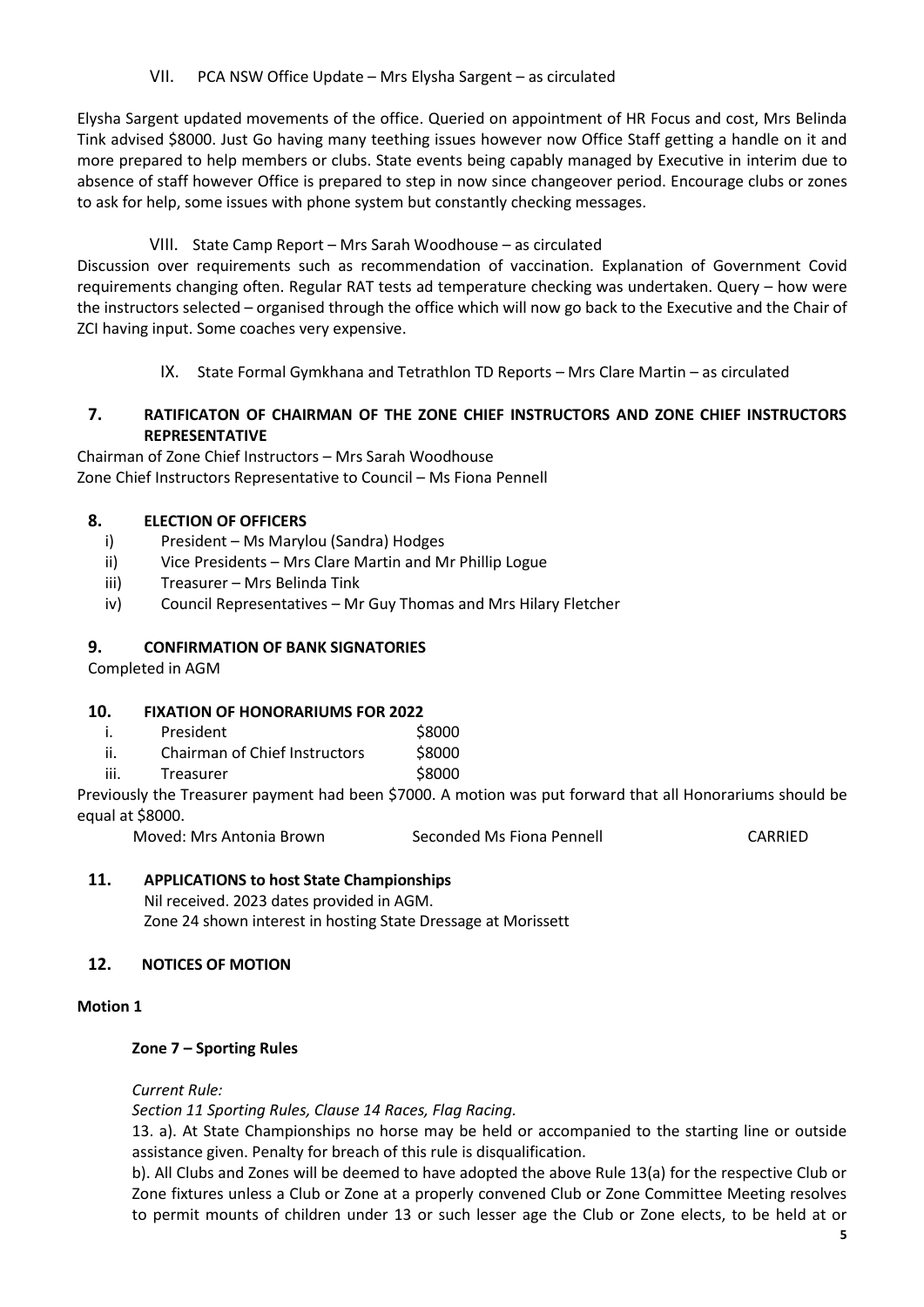accompanied to the starting line and that in the event of a child under 13 or such lesser age as the Club or Zone Committee elects, dismounting to pick up a Flag or Cask, such child may be assisted to catch his or her mount and remount.

Amend to:

b). That in the event of a child under 13 years of age dismounting to pick up a Flag or Cask, such child may be assisted to catch his or her mount and remount.

## Current Rule:

Section 11 Sporting Rules, Clause 14 Races, Three Mug Race - Individual.

10. a. At State Championships no horse may be held or accompanied to the starting line or outside assistance given. Penalty for breach of this rule is disqualification.

b. All Clubs and Zones will be deemed to have adopted the above Rule 10(a) for the respective Club or Zone fixtures unless a Club or Zone at a properly convened Club or Zone Committee Meeting resolves to permit mounts of children under 13 or such lesser age the Club or Zone elects to be held at or accompanied to the start of the race, and that in the event of a child under 13 or such lesser age as the Club or Zone Committee elects, dismounting to pick up a Mug or Pole, such a child may be assisted to catch his or her mount and remount.

Amend to:

b) That in the event of a child under 13 years of age dismounting to pick up a Mug or Pole, such child may be assisted to catch his or her mount and remount.

#### *Rationale:*

*This is being raised as a safety issue. Younger children often struggle to re-mount their horse without assistance at any time. When you add in the pressure of competing in a sporting event at State Championships this is compounded. In addition to this, horses in the middle of a race are much less likely to stand still while a young child climbs aboard. Holding the horse and assisting the child to remount removes the chances of harm to the child mounting or those in adjoining lanes etc. if the horse takes off*

Discussion of floor led to Zone 7 amending the notice of motion and replace the word catch with hold. New wording to be

10a and13a to remain unchanged.

Wording for the Zone 7 Motion to be:

10b/13b. At State Championships, in the event of a child under 13 years of age dismounting to pick up a flag or mug, such child may be assisted to remount.

10c/13c. All Clubs and Zones will be deemed to have adopted the above Rule 10/13 (a) and (b) for the respective Club or Zone fixtures unless a Club or Zone at a properly convened Club or Zone Committee Meeting resolves to permit mounts of children under 13 or such lesser age the Club or Zone elects to be held at or accompanied to the start of the race, and that in the event of a child under 13 or such lesser age as the Club or Zone Committee elects, dismounting to pick up a Mug or Pole, such a child may be assisted to remount.

| Moved: Mrs Clare Martin | Seconded: Mrs Belinda Williamson | CARRIED |
|-------------------------|----------------------------------|---------|
|                         |                                  |         |

## **Motion 2**

#### **Zone 25**

That the "Tech Stirrup Venice" Safety Stirrup be permitted for use in all disciplines across PCA NSW.

Rationale: These stirrups are constructed mainly of aluminium and are a similar design to the acceptable Kwik-Out brand, featuring a levered edge which opens when enough pressure is applied, however the Venice stirrup has an added feature that is enabled by a magnet and a spring where it snaps back into place once the pressure is released, thus making it safer than the Kwik-Out version as the Kwik-Out stirrup does not snap back into place, leaving the stirrup in an "open" state which has the potential to be hooked up on gate ways, show jumps, other competitors etc as a riderless horse runs away. They are a comparable in weight, at 570gm per stirrup to conventional stainless-steel stirrups of similar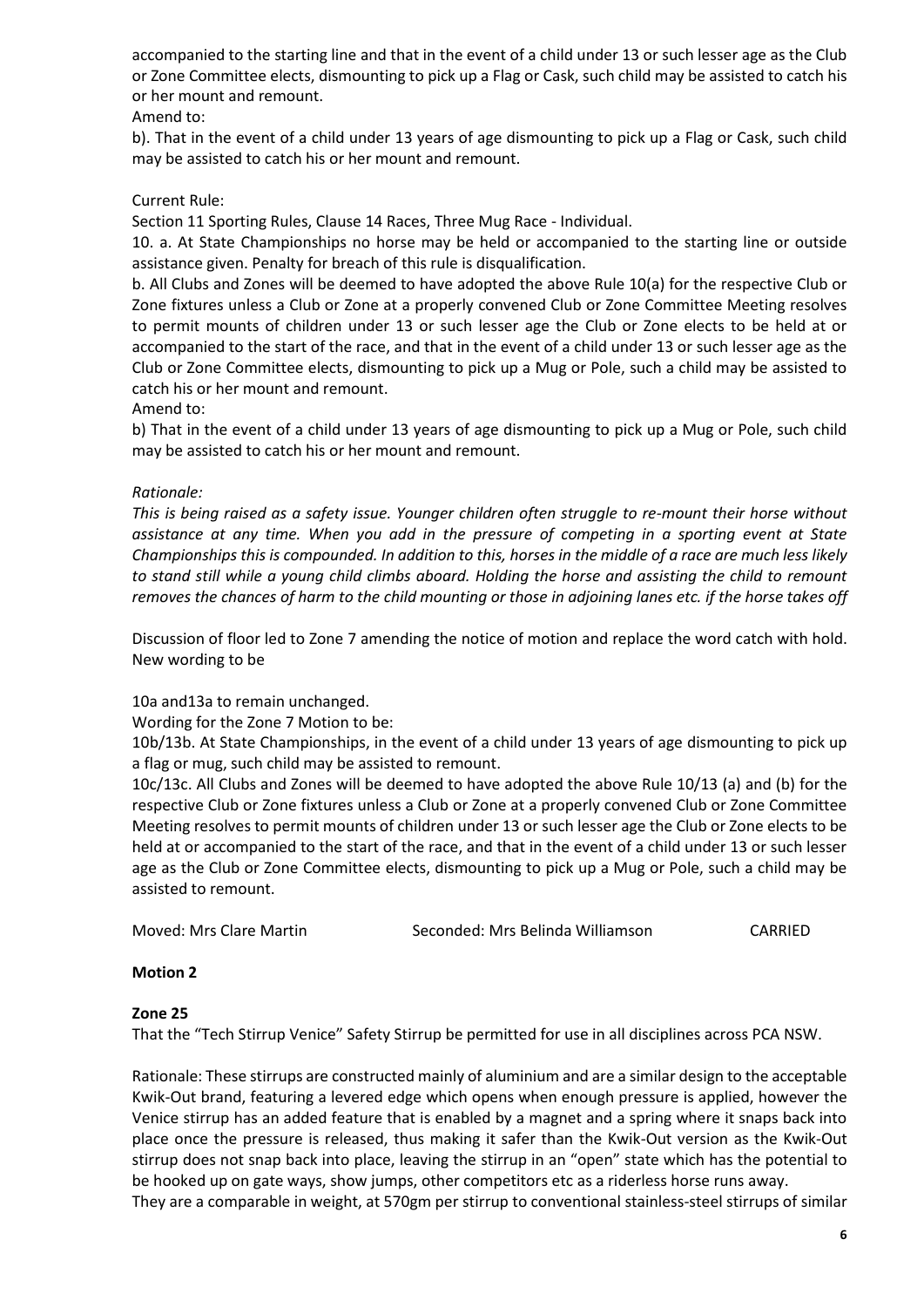size (516gm) and considerably heavier than Approved Polymer stirrups (190gm). Thus, their ability to leave the foot in an incident is excellent.

Discussion of floor – wish for more information on the design of the stirrup, appeared to be cheese grater style treads and queries on the strength of the magnet. Zone 25 to source more information and bring back to next Council meeting.

# **13. AGENDA ITEMS**

- I. Work Health & Safety Covered in the Office Report.
- II. Working with Children Check reminder to all clubs to have WWCC up to date, working on the update to JustGo

# **14. CLUBS NOT FINANCIAL**

It was noted that Tullamore Club is in recess

# **15. CORRESPONDENCE**

- PCA circular re Insurance renewal, PCA Nationals, National Gear Rules and Medical Service for PCA activities recommendation
- PCA –Minutes PCA national Safety Committee meeting, 24 November 2021
- PCA Minimum Medical Requirements for Pony Club Activities
- PIP application Sandy Lucas completed and ratified by at ZCI meeting
- Zone 24 email and minutes supporting Watagan club application for Cross Country Course upgrade grant – approved
- Motion Zone 7 sporting rules
- Motion Zone 25 Tech Stirrup Venice Safety Stirrup
- Chairman of Zone Chief Instructors Report
- Email from PCA CEO Catherine Ainsworth, tie for Roger Braham trophy, prizes being posted from Nationals
- Zone 3 motion submission that was not included for March 22 meeting
- Letter from Lorraine Carter/Zone 23 regarding Arcadia PC resolved as Zone 26 rejected the transfer of the club
- Cross Country Course Assistance Grant Application Warren Zone 4 approved
- Email from Zone 9 regarding removal of \$250 fee in JustGo
- Come and Try no longer an option due to no personal accident insurance and to be included with full insurance needs approval from PCA and other states. It was to go to a meeting in February however no representation by NSW with the office changeover. Executive to take forward Come and Try and other Insurance issues.

# **16. GENERAL BUSINESS**

- Zone 16 asked if new National Rules for Mounted Games had been ratified. The rules are to go to the Executive and then to the next Council meeting.
- Zone 2 raised that Equestrian Australia is looking to change its cross country heights to 45cm and 65cm rather than 45cm and 60cm. Harden will eventually need to change its course in order to remain financially viable however that will mean differing heights to grading.
- Helmet tags New tags to be ordered, continue using old dated tags in meantime. Adhesive can cause issues with some with allergies. Executive to look into lamb ear tags
- By-laws Pony Club NSW commenced a review of By-Laws in August 2020 due to complaints that by-laws and constitutions did not match. Executive is to provide a format to zones so that by-laws can be redone. Some Zones have excellent by-laws and may be able to be adapted by other zones.
- Sydney Royal have been very slow to get information out.

## **17. NEXT MEETING DATE AND CLOSE MEETING**